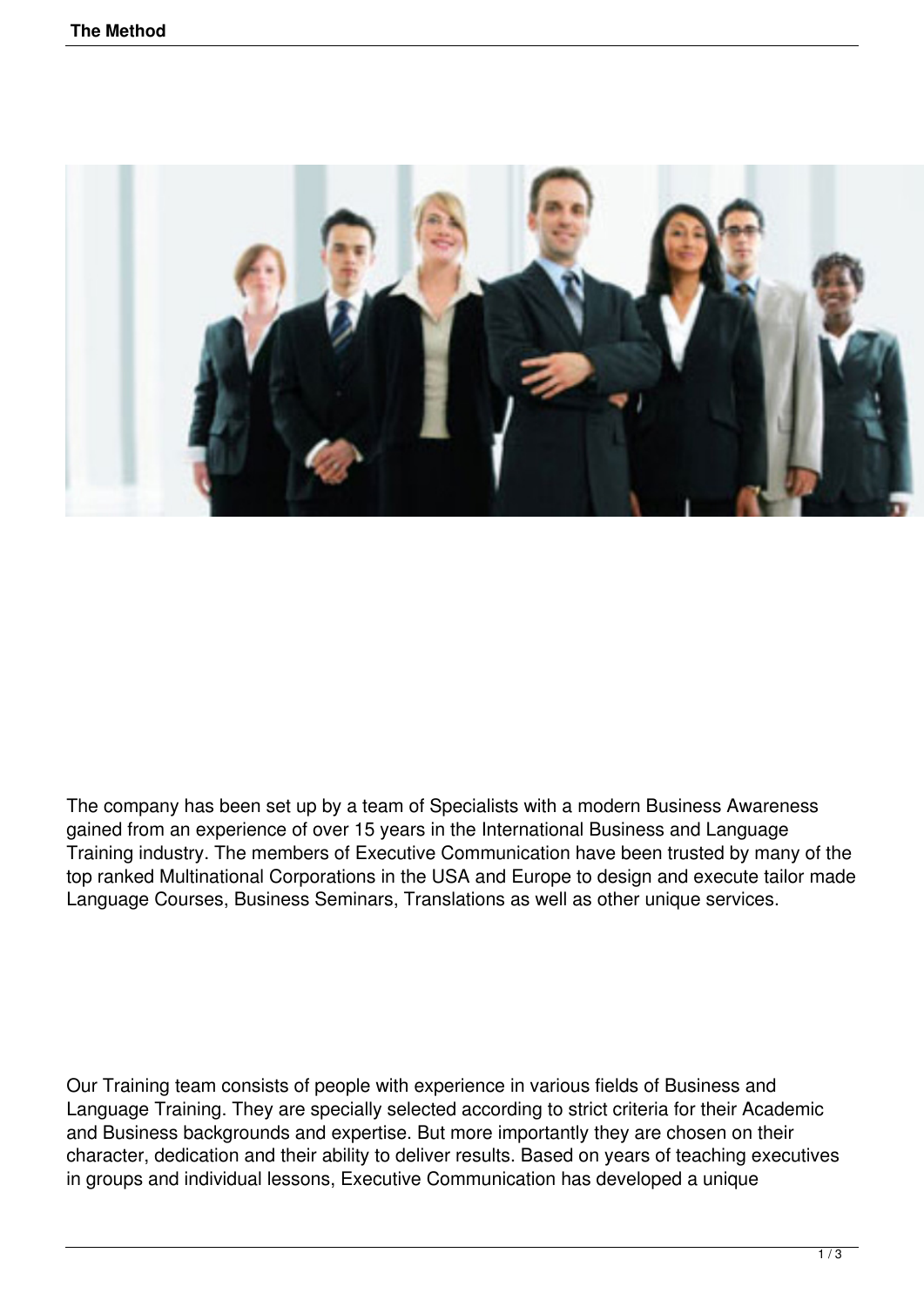methodology, which assures that the effectiveness of the learning experience is maximized. This methodology detailed below illustrates the basis on the experience. All ExeCom tutors endeavor towards these standards:

- A correct entry level assessment, analysis of needs and definition of clear goals

- A course curriculum designed and based on corporate functional training needs.
- Tasks set in modern Business contexts/ Industry Specific contexts or modified for juniors.
- The use of media and technology, which keeps participants captivated.
- Especially for Executives: The incorporation of the latest Business terminology.

- Especially for Executives: Covering current topics in International Business, allowing your people, to be updated on the latest Business Trends in their Industries as well as using Business resources, which are drawn from the most respected Journals, such as: The Business Week, Fortune, The Economist etc.

- Providing practical skills that can be put to use immediately in the real world.

- Placing the "Individual" first. We understand the nature, culture and demands that are placed on today's modern executive.